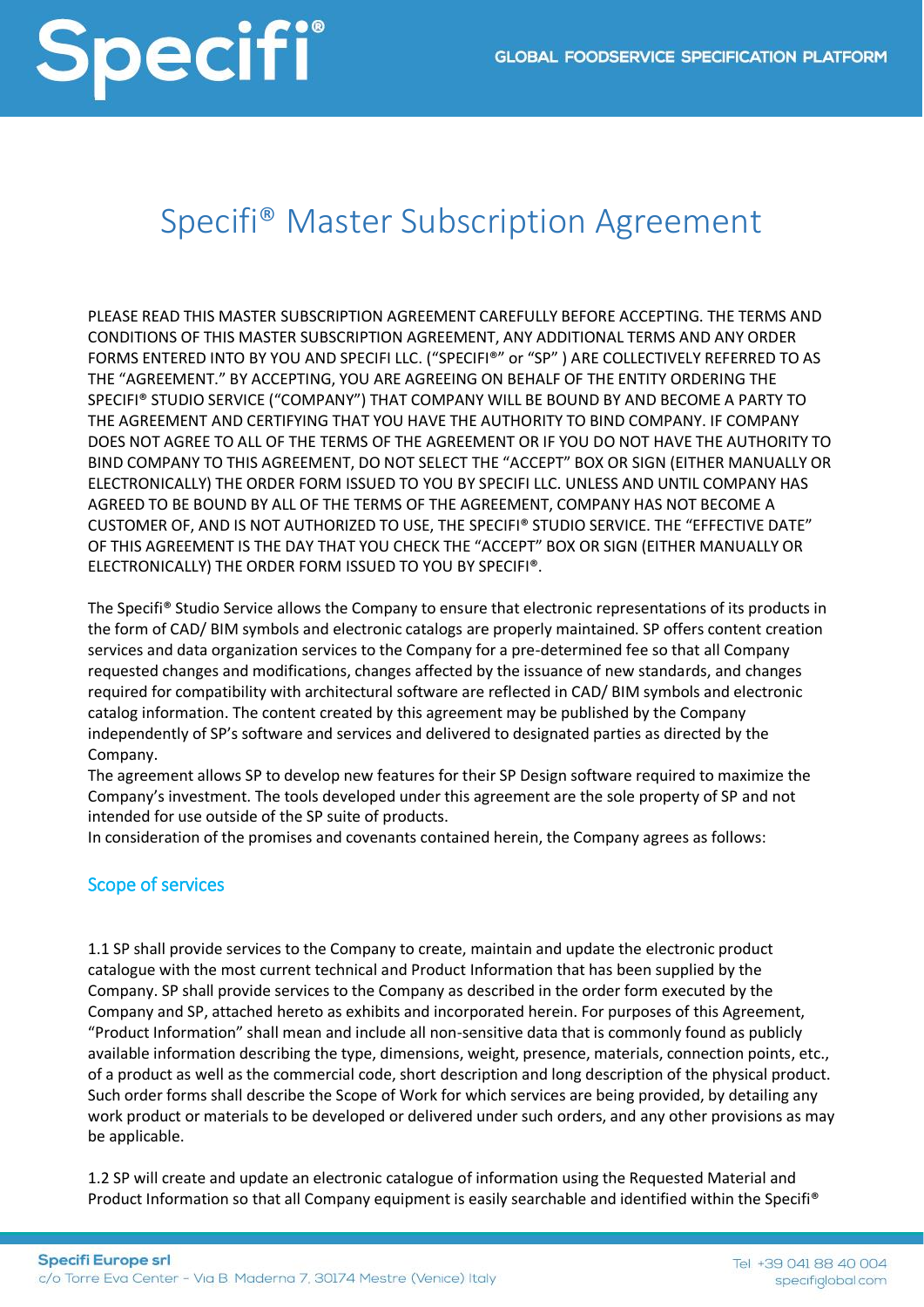software. For purposes of this Agreement, "Requested Material" shall mean the most up-to-date publicly available price list for all designated equipment, technical data sheets with two dimensional representations of the equipment (plan, front, lateral, or DWG), technical information on connection points of equipment (electric, water, gas, drainage, etc.) and descriptions of the product in the languages requested by the Company.

1.3 SP will organize all equipment into the Specifi® proprietary database format so the Company's Product Information is easily accessible in the Specifi® software and will convert requested material and Product Information into the SP standard format. SP will distribute all Company price list and Product Information including CAD and BIM symbols that have been designated by the Company through the Specifi® update process and will provide the Company with standalone CAD and BIM symbol files to use at its discretion and to publish independently of the Specifi® software. SP will provide the Company with a quality report that indicates the completeness of all Company information provided to end users of Specifi®.

1.4 For Companies that have chosen the Specifi® Studio II or Specifi® Studio III subscription, SP will provide the Company with one subscription to its Specifi® product, from which the Company will be able to assess the quality, completeness and correctness of the electronic catalogue and create technical product marketing material. SP will provide the Company upon request electronic product catalogue information in digital format to be published to the party of Company's choosing independent of the Specifi® software. SP will provide the Company with all information in the languages, currencies and measurement systems as designated on the order form that designates the product models covered under this agreement.

#### Company obligations

2.1 The Company shall provide SP with requested material and Product Information and shall designate a Technical Manager(s) to facilitate the execution of this Agreement on the order form. The Company shall have the sole responsibility of notifying SP of changes to the Business Manager and Technical Manager Contact information.

2.2 The Company shall designate the maximum number of product equipment models covered by this Agreement including the specific product models designated on the order form.

2.3 The Company retains all rights to the Product Information and Requested Material and its derivatives in the electronic catalog. As such the Company is responsible for the correctness and completeness of the disclosed data and represents and warrants that it has the right to provide the Product Information and Requested Material to SP for SP's provision of Services under this Agreement.

2.4 The Company has 30 days from the delivery of the completed electronic catalog to notify SP of any errors or omissions that it would like corrected before publishing the data to end users of Specifi®.

2.5 The Company agrees to provide SP its publicly available "retail" price list for publication in the electronic catalog in order for SP to ensure that any configured equipment may also be priced according to the Company's rules and authorizations. If a publicly available price list does not exist the Company authorizes SP to create a price list reflecting no amounts called a "zero price list". SP is authorized to distribute that price list per the Company's direction.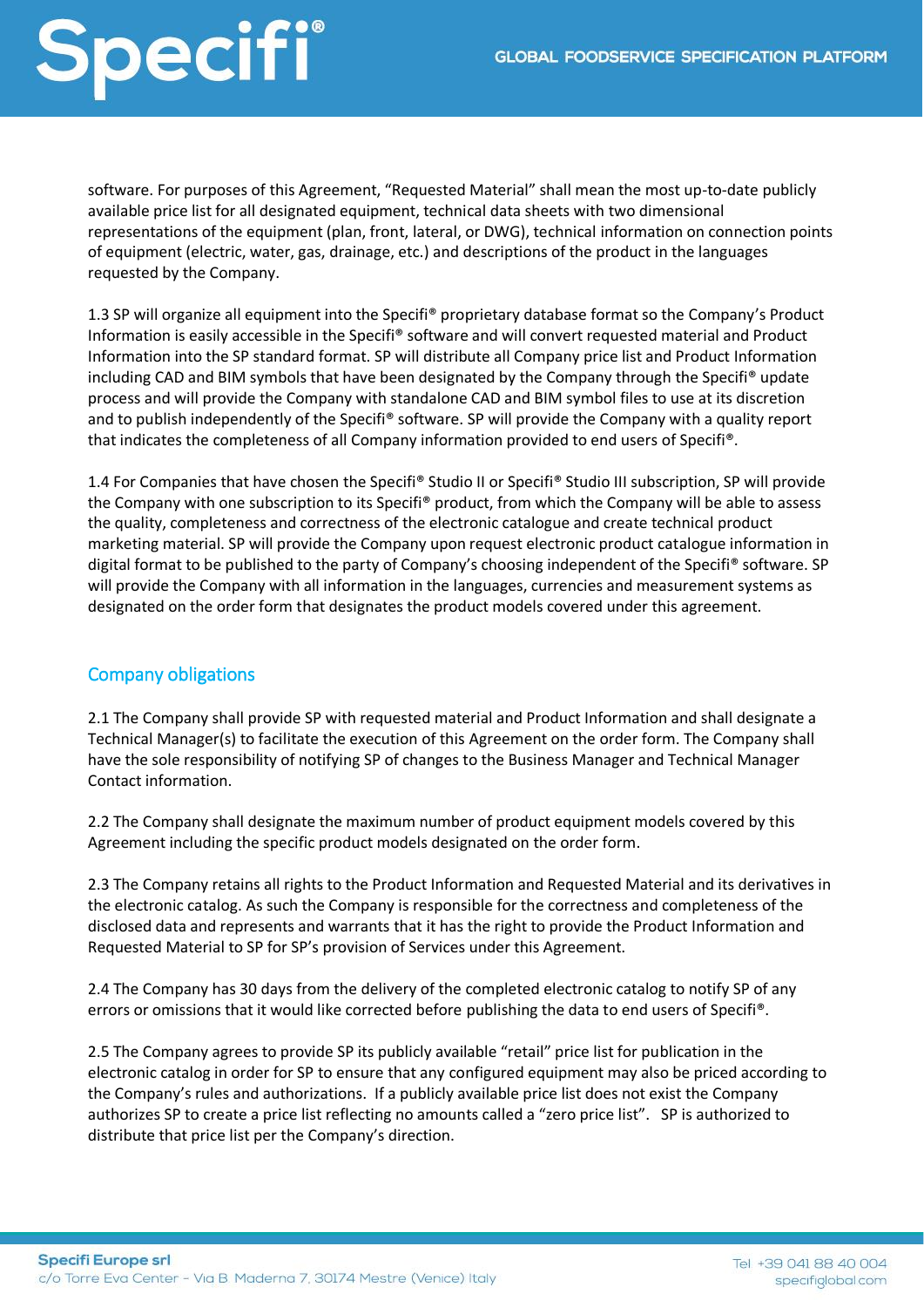2.6 The Company allows SP to provide access to its product catalogs to "potential" subscribers of Specifi® software with a price list containing no prices or the standard public price of the Company's choosing for each designated market.

2.7 The Company has the option of being an Authorizer of its product information to the end users of Specifi® or allowing SP to execute agreed upon policies to facilitate faster distribution of their content. If the Company chooses to be an authorizer the Company will be provided with a secure login to a website that will inform them of requested access to their electronic catalogue. Using this website, the company will be able to electronically approve or deny access to the electronic catalogue and subsequently deliver the catalogue through Specifi® Update.

2.7.1 The Authorizer as designated by the company will receive an e-mail notifying them of an e-catalogue request.

2.7.2 The Authorizer must provide a reason for a denial of access to the request that will be communicated to the end user of Specifi®

2.8 The company shall authorize the data distribution of its electronic catalogue in a timely manner and respond to the requests for access to its electronic catalogue by end users of Specifi® within 7 days of a request. If the Authorizer does not respond to an access request within 7 days, the electronic catalogue will be distributed to the requestor with a price list containing no prices (zero price-list).

#### Billing and payment

3.1 The Company shall pay SP fees for subscription services performed by SP under each order. The SP fees will consist of the following charges:

3.1.1 Upon execution of the order SP will invoice the Company an activation fee as determined in the order form. This upfront charge is due within 10 days of execution of the order form.

3.1.2 SP will then invoice the Company the monthly fee upon the execution of the order. The Company will receive monthly invoices as long as this agreement is in effect.

3.1.3 Companies who have chosen an annual payment option will be invoiced the annual fee upon execution of the order.

3.2 The Company acknowledges that if it chooses to either (i) let this agreement lapse or (ii) discontinue the subscription service fee that SP will require the company to pay an activation fee under the effective pricing at the time in order for the Company to re-enroll any previously created CAD symbols and product models in a Content Subscription Agreement.

3.3 The Company agrees that SP may adjust the monthly subscription service fee no greater than 1.85% on the anniversary of the order, provided the Company has been notified in writing within 30 days of the anniversary date. Companies who have chosen to be invoiced in annual adjustments would have their subscription fee adjusted at the anniversary of their initial order.

3.4 SP shall invoice the Company as specified in each order. The Company shall pay invoices within ten (10) days of receipt thereof. The Company shall pay a late payment fee at the annualized rate of 15% (or the maximum rate permitted by law for any period in which the permitted rate is less than 15%) for amounts more than thirty (30) days past due.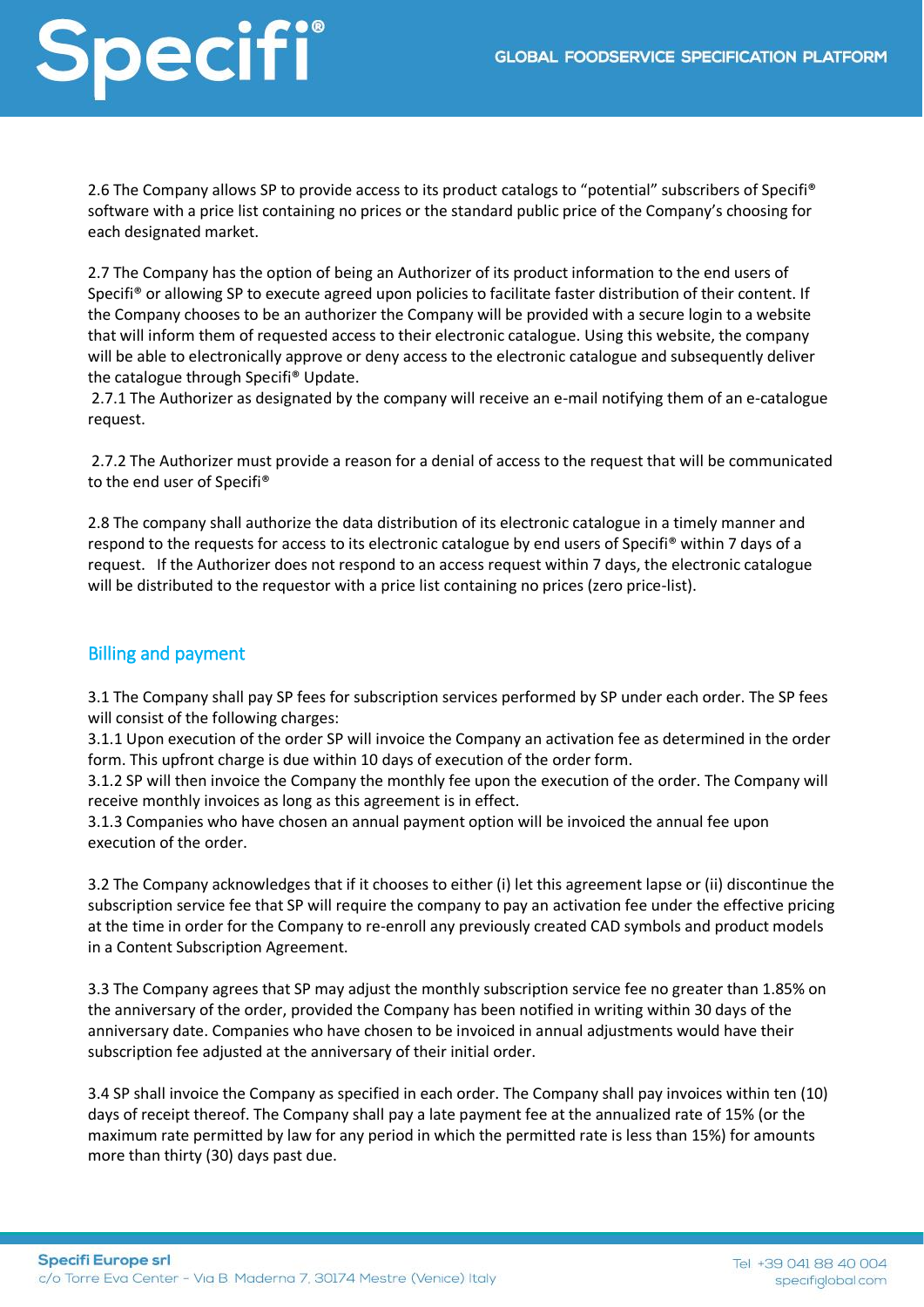#### Term and termination

4.1 The agreement is effective as of the date of Company signature. The term of this Agreement shall commence upon execution of the order and remain in effect for the term indicated on the order or until terminated as set forth in Section 4.2. Each individual order will have its own effective date.

4.2 This Agreement may be terminated as follows:

4.2.1 By either party upon written notice to the other party if such other party materially breaches any of the terms of this Agreement, or in the event of any proceedings by or against such party in bankruptcy or insolvency or appointment of a receiver or trustee or an assignment for the benefit of creditors. This right of termination shall be without prejudice to any other right or remedy provided under this Agreement or at law or in equity;

4.2.2 At any time by mutual written agreement of the parties.

4.3 Within thirty (30) days following any termination of this Agreement, SP shall invoice the Company for services rendered and expenses incurred prior to the effective date of termination, and the Company shall pay such invoice pursuant to Section 2 hereof.

#### Non-solicitation of employees

**5.1** During the period in which services are performed under an order, and continuing for a period of five (5) years thereafter, neither party nor any affiliate thereof shall hire or engage on personal contract, or solicit the hiring or engaging on personal contract, any employee of the other party with whom there is contact in connection with such Quotation, without the written authorization of such other party.

#### Rights to work product

**6.1** All work product and inventions developed specifically for the Company resulting from services performed for and paid for by the Company pursuant to this Agreement shall be the sole property of the Company. SP hereby assigns and agrees to assign to the Company all of its right, title and interest in and to such work product and inventions, including any and all intellectual property rights therein. SP retains all rights in the Specifi® software products. Nothing herein grants Company any ownership rights in or to the Specifi® software products.

#### **Confidentiality**

**7.1** Each party agrees that all code, inventions, algorithms, know-how and ideas and all other business, technical and financial information they obtain from the other are the confidential property of the disclosing party ("Confidential Information" of the disclosing party). Confidential Information of the Company shall include technical and proprietary information assigned to the Company pursuant to Section 7 of this Agreement. The receiving party will hold in confidence and not use or disclose any Confidential Information of the disclosing party and shall similarly bind its employees in writing. Upon termination of this Agreement or upon request of the disclosing party, the receiving party will return to the disclosing party all Confidential Information of such disclosing party, all documents and media containing such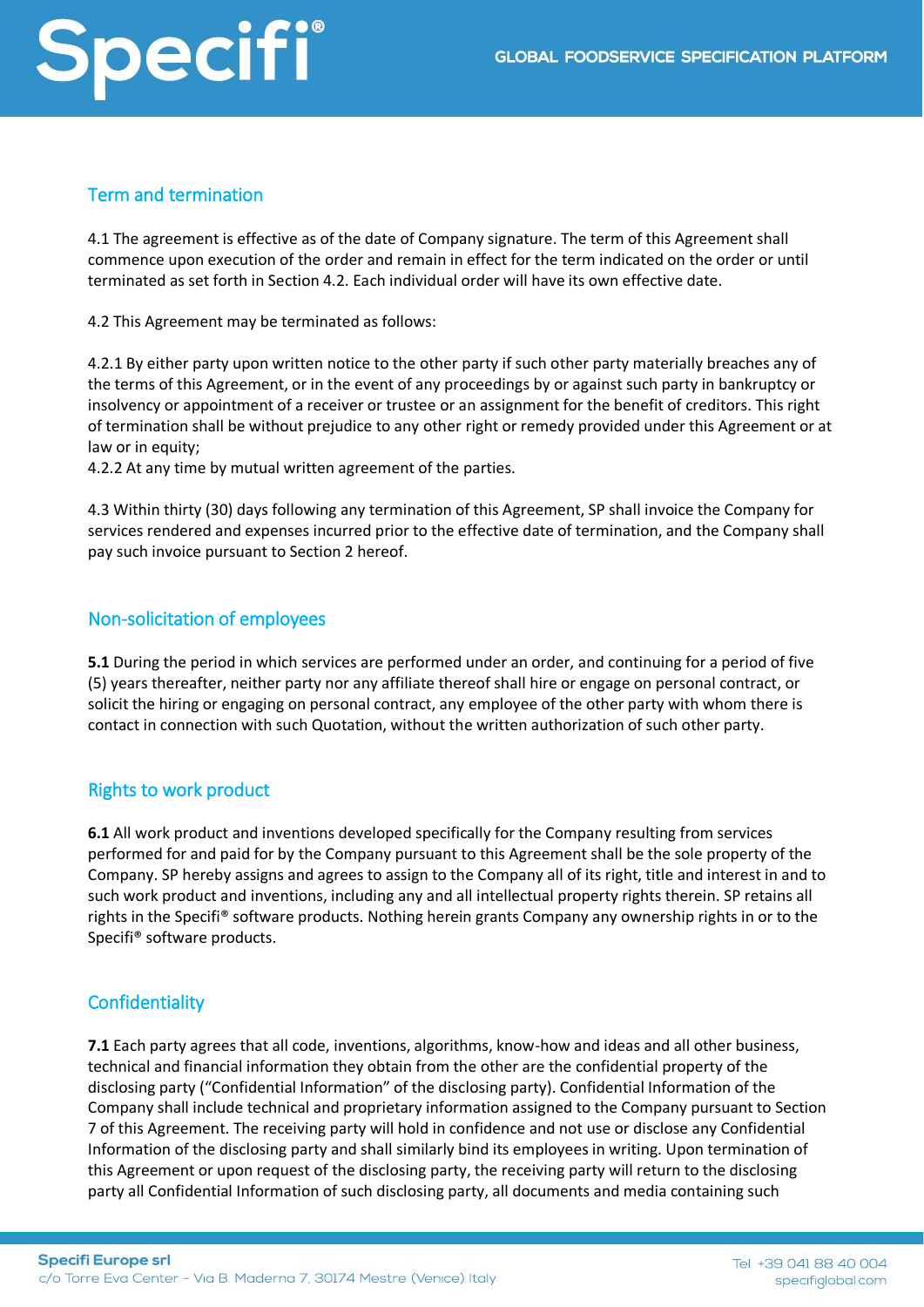Confidential Information and any and all copies or extracts thereof. The receiving party shall not be obligated under this Section with respect to information the receiving party can document: (1) is or has become readily publicly available without restriction through no fault of the receiving party or its employees or agents; or (2) is received without restriction from a third party lawfully in possession of such information and lawfully empowered to disclose such information; or (3) was rightfully in the possession of the receiving party without restriction prior to its disclosure by the other party; or (4) was independently developed by employees or consultants of the receiving party without access to such Confidential Information; or (5) is required to be disclosed by law or by order of a court of competent jurisdiction.

#### Warranty, liability, indemnification

8.1 **Warranty.** SP warrants that services provided hereunder will be performed in a good and workmanlike manner, and that the work product, if any, developed by SP and delivered to the Company under this Agreement will conform substantially to the Quotation. SP does not warrant or represent that the services or work product provided pursuant to this Agreement will be capable of achieving any particular result in the Company's business, or that all errors, defects or deficiencies can or will be found or corrected, or that the operation of any work product will operate uninterrupted or error free.

8.2 **Disclaimer of Warranty**. SP MAKES NO REPRESENTATIONS OR WARRANTIES EXCEPT AS EXPRESSLY SET FORTH IN THIS AGREEMENT. WITHOUT LIMITING THE FOREGOING, SP EXPRESSLY DISCLAIMS ANY IMPLIED WARRANTIES OF ANY KIND, INCLUDING WITHOUT LIMITATION, ANY WARRANTY OF MERCHANTABILITY, AND FITNESS FOR A PARTICULAR PURPOSE OR NONINFRINGEMENT.

8.3 **Limitation of Liability.** ANY LIABILITY OF SP WITH RESPECT TO THE SERVICES, WORK PRODUCT OR OTHER MATERIALS PROVIDED UNDER THIS AGREEMENT HEREOF UNDER ANY WARRANTY, NEGLIGENCE, STRICT LIABILITY OR OTHER THEORY WILL BE LIMITED EXCLUSIVELY TO CORRECTION OF SUCH SERVICES, WORK PRODUCT OR MATERIALS OR, IF SUCH CORRECTION IS NOT POSSIBLE OR IMPRACTICAL, TO REFUND OF THE PERTINENT FEES. NOTWITHSTANDING ANYTHING ELSE IN THIS AGREEMENT OR OTHERWISE, NEITHER PARTY SHALL BE LIABLE OR OBLIGATED UNDER ANY PROVISION OF THIS AGREEMENT OR UNDER CONTRACT, NEGLIGENCE, STRICT LIABILITY OR OTHER LEGAL OR EQUITABLE THEORY FOR ANY INDIRECT, SPECIAL, INCIDENTAL, CONSEQUENTIAL OR PUNITIVE DAMAGES, OR LOST PROFITS.

8.4 **Indemnification.** The Company shall defend, indemnify and hold harmless SP, its officers, directors, employees, consultants, agents and affiliates from and against any and all third party claims and liabilities (including attorneys' fees and costs) arising out of or in connection with (i) any breach of this Agreement by Company; or (ii) the Company's or any third party's use or possession of the services, the results of the services and/or any work product provided hereunder.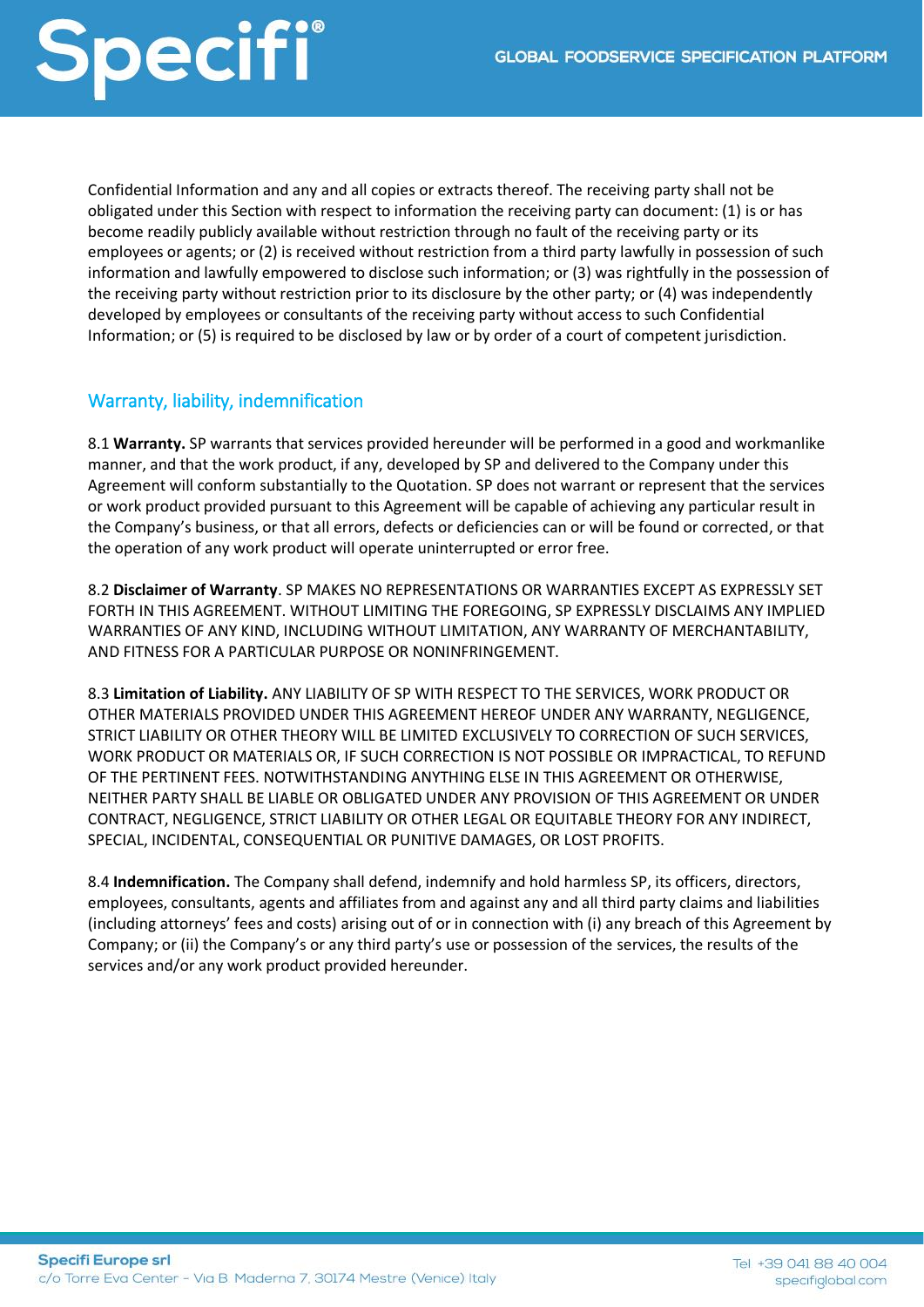

#### Other provisions

9.1 Notices, Contracting and Governing Law. This Agreement shall be governed as follows:

| If You are domiciled in:                                                                                              | You are<br>contracting<br>with:                                                      | <b>Notices should be</b><br>addressed to:                                                                           | <b>The</b><br>governing<br>law is:                                                | The courts having<br>exclusive jurisdiction are: |
|-----------------------------------------------------------------------------------------------------------------------|--------------------------------------------------------------------------------------|---------------------------------------------------------------------------------------------------------------------|-----------------------------------------------------------------------------------|--------------------------------------------------|
| The United States of<br>America, Canada,<br>Mexico or a Country in<br>Central or South<br>America or the<br>Caribbean | Specifi LLC., a<br><b>Delaware</b><br>limited liability<br>company                   | 920 E State<br>Parkway Unit B<br>Schaumburg, IL 60173,<br>U.S.A., attn: VP,<br><b>Worldwide Sales</b><br>Operations | State of<br>Illinois and<br>controlling<br>United<br><b>States</b><br>federal law | Chicago, Illinois, U.S.A.                        |
| A Country in Europe,<br>the Middle East or<br>Africa                                                                  | Specifi Europe<br>Srl, a limited<br>liability<br>company<br>incorporated in<br>Italy | Via Roma 101/5-<br>30020 Quarto d'altino<br>(VE) Italy attn:<br>Director, EMEA Sales<br><b>Operations</b>           | Italy                                                                             | Venice, Italy                                    |
| A Country in Asia or the<br>Pacific region                                                                            | Specifi Europe<br>Srl, a limited<br>liability<br>company<br>incorporated in<br>Italy | Via Roma 101/5-<br>30020 Quarto d'altino<br>(VE) Italy attn:<br>Director, EMEA Sales<br>Operations                  | Italy                                                                             | Venice, Italy                                    |

9.1.1 Manner of Giving Notice. Except as otherwise specified in this Agreement, all notices related to this Agreement will be in writing and will be effective upon (a) personal delivery, (b) the second business day after mailing, or (c), except for notices of termination or an indemnifiable claim ("Legal Notices"), which shall clearly be identifiable as Legal Notices, the day of sending by email. Billing-related notices to You will be addressed to the relevant billing contact designated by You. All other notices to You will be addressed to the relevant Services system administrator designated by You.

9.1.2 Agreement to Governing Law and Jurisdiction. Each party agrees to the applicable governing law above without regard to choice or conflicts of law rules, and to the exclusive jurisdiction of the applicable courts above.

9.1.3 No Agency. For the avoidance of doubt, We are entering into this Agreement as principal and not as agent for any other Specifi company. Subject to any permitted Assignment , the obligations owed by Us under this Agreement shall be owed to You solely by Us and the obligations owed by You under this Agreement shall be owed solely to Us.

9.2 Advice of Counsel. The parties acknowledge that prior to executing this Agreement they have been advised by legal counsel and fully understand and agree to all of their rights and obligations under this Agreement, and that this Agreement is the result of informed negotiations between sophisticated parties. The parties further acknowledge and agree that they have not relied on any representation, inducement, or anything else in executing this Agreement that is not set forth expressly herein.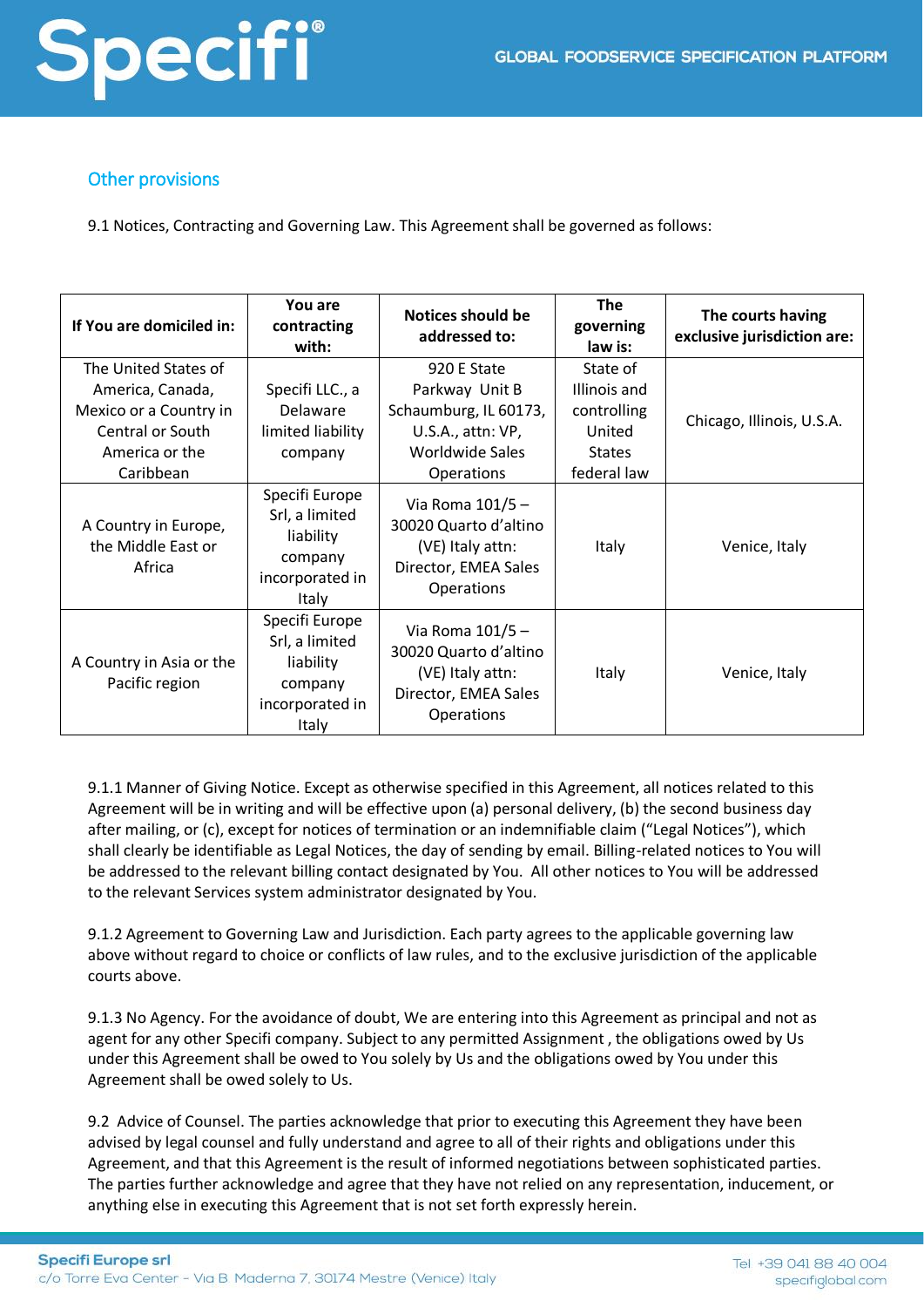9.3 Independent Contractors. The relationship of SP and the Company established by this Agreement is that of independent contractors, and nothing contained in this Agreement will be construed to (a) give either party the power to direct and control the day-to-day activities of the other, (b) constitute the parties as partners, joint ventures, co-owners or otherwise as participants in a joint or common undertaking, or (c) allow either party to create or assume any obligation on behalf of the other party for any purpose whatsoever.

9.4 Force Majeure. Neither party shall be liable to the other for a failure to perform any of its obligations under this Agreement, except for payment obligations, during any period in which such performance is delayed due to circumstances beyond its reasonable control, provided such party notifies the other of the delay.

9.5 Entire Agreement; Interpretation. This Agreement is the entire agreement between the parties with respect to the subject matter of this Agreement and supersedes all previous agreements and understandings, whether oral or written, between the parties with respect to the subject matter of this Agreement. No amendment or modification to this Agreement will be effective unless it is in writing and signed by both parties. The waiver by either party of any provision of this Agreement will not be deemed a waiver of any subsequent breach of the same or a different provision. No waiver will be effective unless it is in writing and signed by the party granting the waiver. If any provision of this Agreement is held to be unenforceable, that provision will be ineffective to the extent of the invalidity or unenforceability and without invalidating any other provision of this Agreement. The headings in this Agreement are for convenience only and will not affect the construction or interpretation of this Agreement. This Agreement may be executed in one or more counterparts, including by electronic transmission, each of which will be deemed an original copy of this Agreement, and all of which, taken together, will be deemed to constitute one and the same agreement.

9.6 Successors and Assigns. The rights and obligations of each party under this Agreement may not be transferred or assigned directly or indirectly without the prior written consent of the other party. For purposes of this Section 9.7, a change in control of the Company shall be regarded as an assignment. Except as otherwise expressly provided herein, the provisions hereof shall inure to the benefit of, and be binding upon, the successors, assigns, heirs, executors and administrators of the parties hereto.

9.7 Survival of Terms. The rights and obligations which by their nature are intended to survive expiration or termination of this Agreement, including but not limited to the provisions of Sections 3, 5, and 7-9 shall survive the termination of this Agreement or any Quotation for any reason.

#### Content description, content delivery, changes and modifications

10.1 **Delivery Schedule**. Upon SP receiving the Company confirmation, requested materials and acceptance of initial invoice, SP will communicate a final delivery date. Delays in providing requested materials and responses to inquiries raised during the execution of this agreement may cause delays in delivery.

10.2 **Delivery**. The work product delivered by SP will be in electronic form and delivered through a secure internet connection